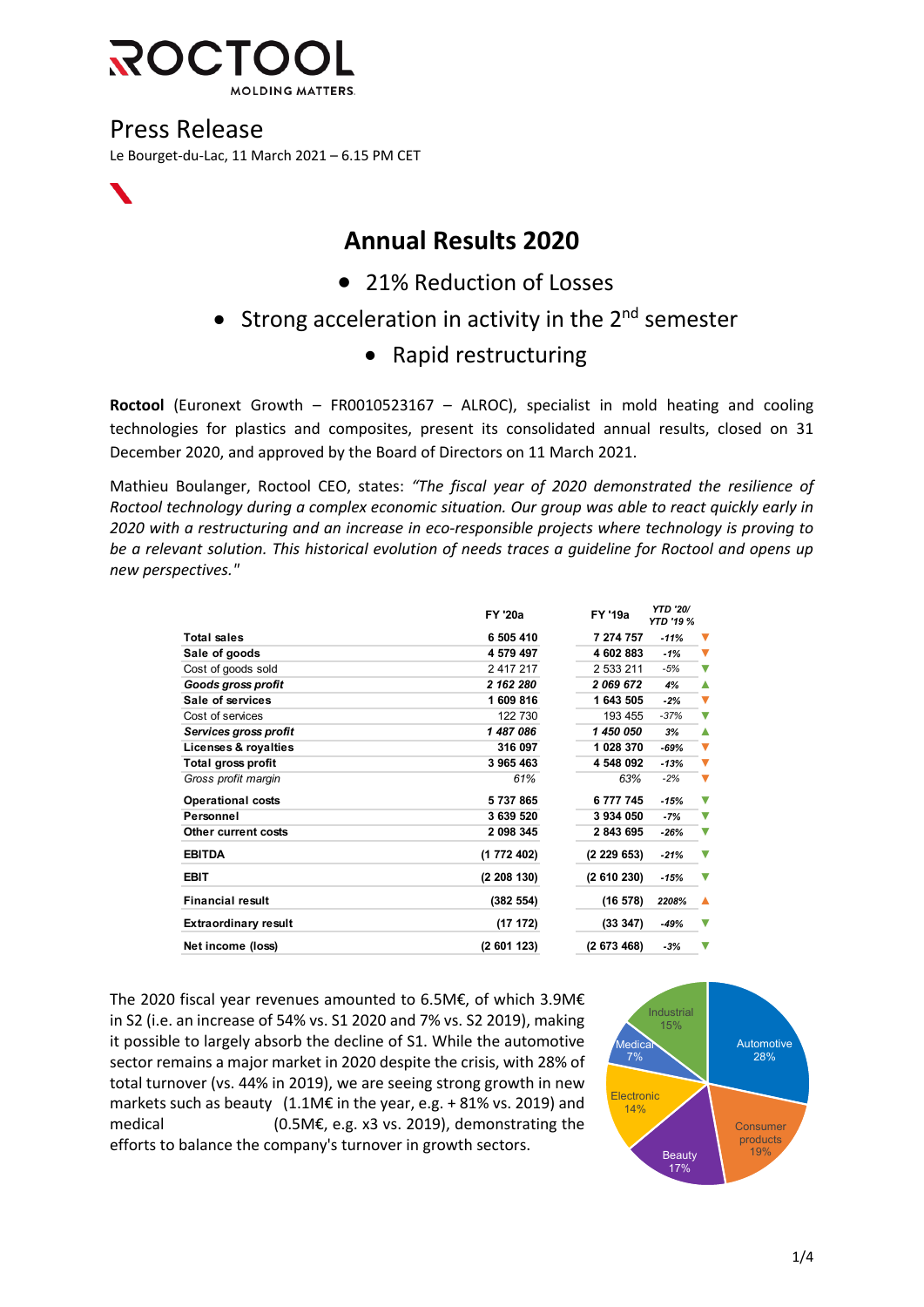

We rely on substantial growth in the beauty segment over the next few years. One of the main reasons is the eco-responsible transition of packaging with recycled materials, the reduction or elimination of paint; two projects for major brands where Roctool technology excels.

It should be noted that, the first significant Roctool sales in the medical sector, due to the advantages of the rapid heating technology making it possible to replicate functional surfaces for specific medical applications.

### **Update on 2020 activity**

During the first 'slowdown' signs in early 2020, the Group took two important and necessary steps:

- On one hand, an immediate restructuring of the Group with cost reduction measures on 3 continents (Asia, North America and Europe) which made it possible to reduce operating expenses by 1.1M€ from 2020
- On the other hand, to consolidate the short-term financial position with a free allocation of share subscription warrants - which made it possible to carry out a capital increase of 1.9M€ and financing via a loan guaranteed by the Government of 1.8M€ from BPI France and our 4 banking partners.

These measures that were put in place early in the year, made it possible to concentrate on the efforts in the  $2^{nd}$  semester regarding the development of the activity. Despite international travel restrictions, the teams have been able to support the deployment of technology to international customers thanks to local Roctool locations and the increase in remote technical support.

Faced with the successive cancellations of all trade shows, we have set up webinars, with live demonstrations of the technologies, which have allowed us to maintain contact with customers and partners. Furthermore, in an uncertain economic context, our "brand" strategy has reinforced us with continued work with contractors and, among other things, the signing of an innovation contract with Decathlon.

Thanks to all of these efforts, the activity was able to bounce back with strong growth during the  $2^{nd}$ semester and, if the annual turnover is down 11% vs. 2019, the operating losses (EBITDA) decreased to 1.77M€ (vs. 2.23M€ in 2019).

With a loss of 0.4M€ in financial income (mainly linked to provisions for exchange losses on intragroup debts), and an insignificant exceptional result, net income came to -2.6M€.

#### **Reinforced financial structure**

As of December 31, 2020, the Group had a strengthened financial structure, with 3.5M€ in shareholders' equity, financial debt of 3.1M€ and available cash of 1.3M€ (with accounts receivable in strong increase to 4.2M€ thanks to growth in S2 2020).

#### **COVID impact**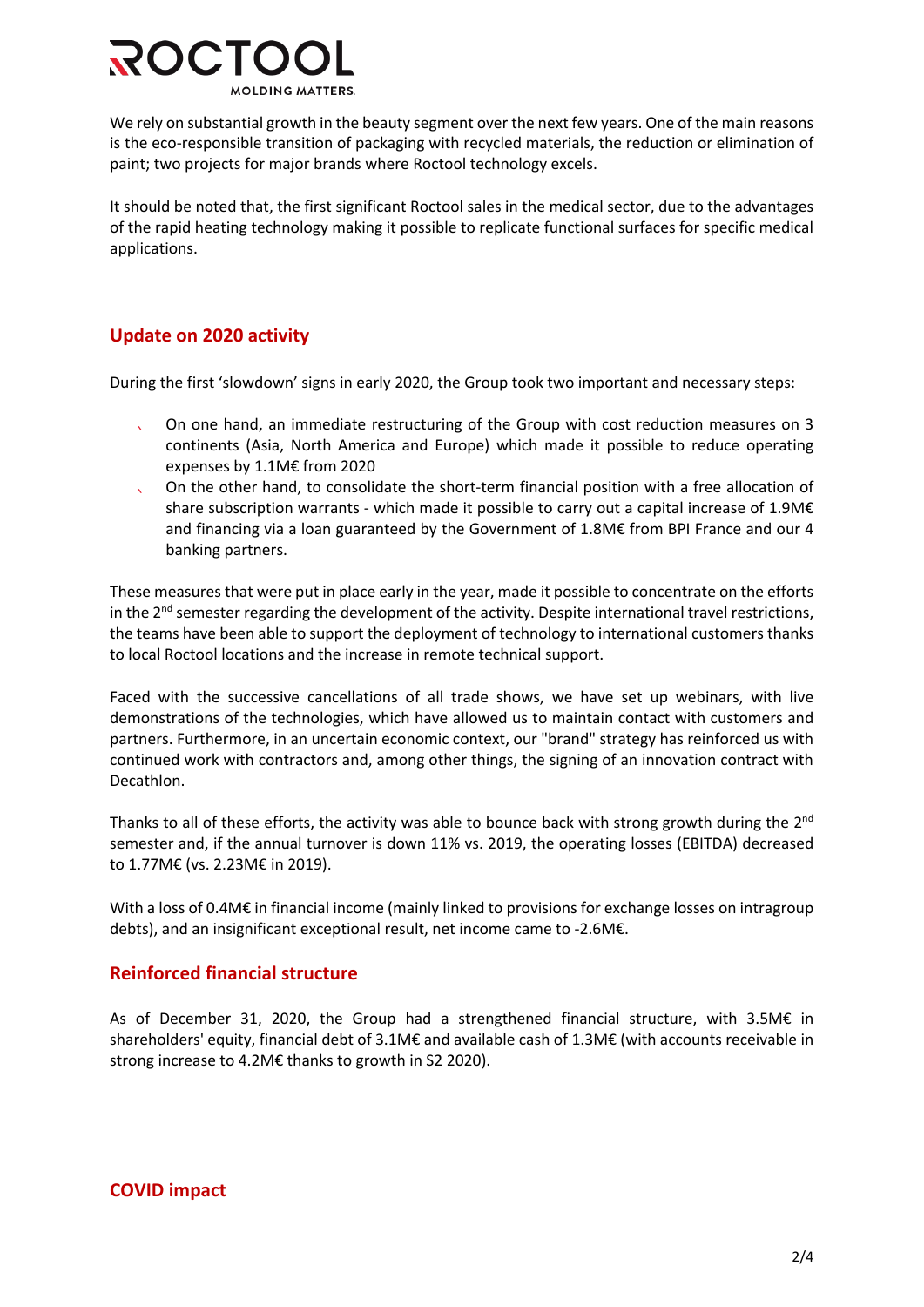

Despite efforts to support activity, the uncertain context of the international health and economic crisis continues to slow down the ongoing projects and reduce visibility on future opportunities. It is currently difficult to assess the impact of this crisis on the next financial year, and in particular concerning the possibility of traveling to the countries that are strategic to our business to explore and install the technology.

However, the acceleration of the development of eco-responsible products by the brands in many sectors is a real opportunity for Roctool which, over the years, has optimized its molding technology to eliminate surface defects on recycled materials and offers savings for an unsurpassed surface quality. This is one of the reasons why the order book continued to fill up from the end of 2020 to the start of 2021 and hence securing a growth on Q1 2021 (vs. Q1 2020).

For the remaining of the  $1<sup>st</sup>$  semester 2021, the challenge is to be able to convert the ongoing sale opportunities without being too slowed down in their realization by the unpredictable of the context and international restrictions.

#### **Presentation of Results**

Join us on Friday 12<sup>th</sup> March at 11:00am CET for the presentation of results 2020.

Registration is compulsory click here to register.